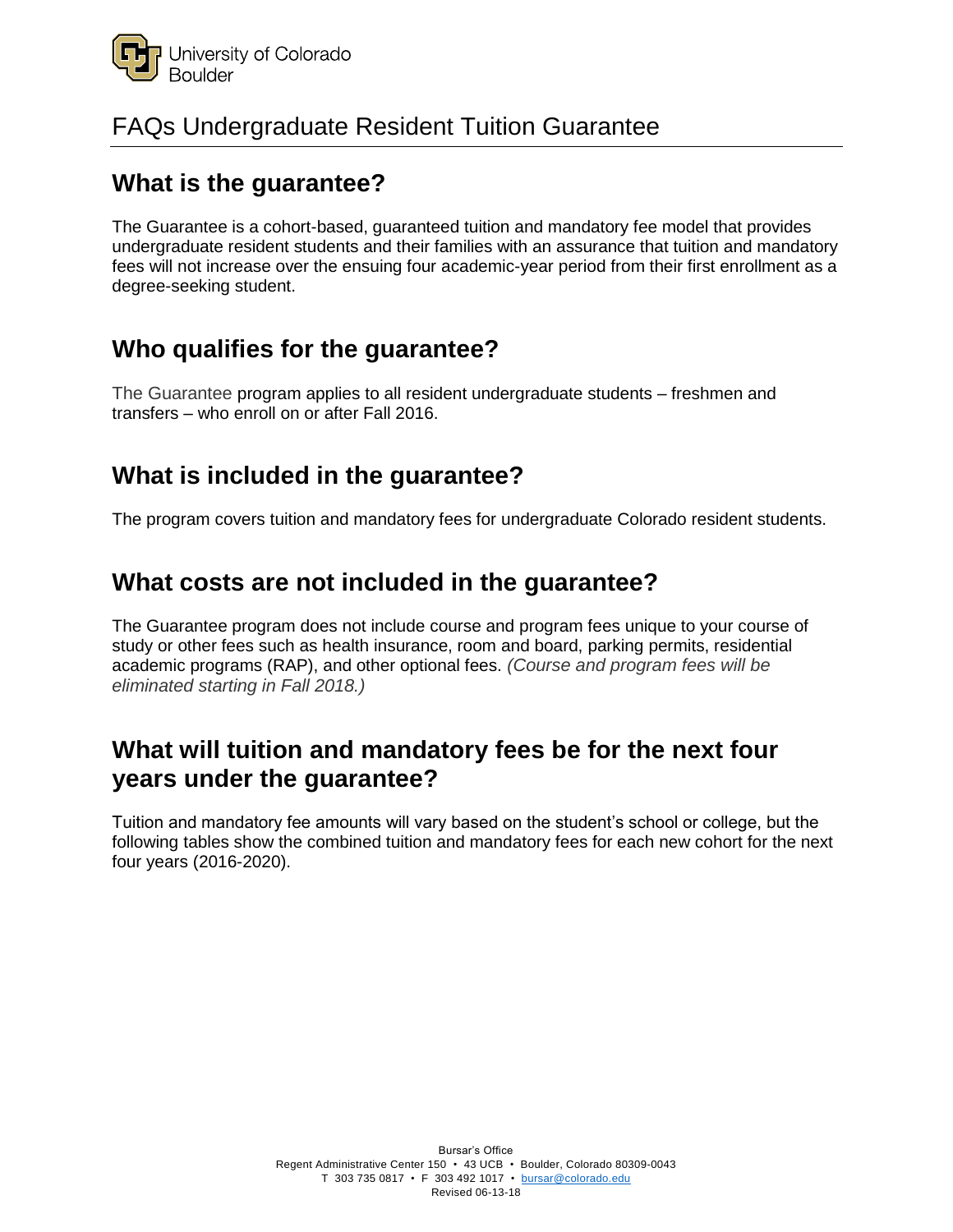

# **College of Arts and Sciences | All Other**

| <b>First term</b> as a degree or licensure-<br>seeking on-campus resident<br>undergraduate | <b>Tuition</b><br>Guarantee<br>Group | <b>Total</b><br><b>Tuition &amp; Fees</b> | Change from the<br>previous year's tuition<br>guarantee group |                                   | <b>Rate table effective</b><br>You are guaranteed this tuition rate during this<br>time period. |                |
|--------------------------------------------------------------------------------------------|--------------------------------------|-------------------------------------------|---------------------------------------------------------------|-----------------------------------|-------------------------------------------------------------------------------------------------|----------------|
|                                                                                            |                                      |                                           | change                                                        | $\sqrt{6}$<br>change              | <b>From</b>                                                                                     | <b>Through</b> |
| Summer 2016, Fall 2016, Spring 2017                                                        |                                      | \$11,531                                  | \$441                                                         | Increase<br>no more<br>than $4%$  | <b>Fall 2016</b>                                                                                | Summer 2020    |
| Summer 2017, Fall 2017, Spring 2018                                                        | M                                    | \$12,086                                  | \$555                                                         | Increase<br>no more<br>than $5%$  | <b>Fall 2017</b>                                                                                | Summer 2021    |
| Summer 2018, Fall 2018, Spring 2019                                                        | N                                    | \$12,534                                  | \$448                                                         | Increase<br>no more<br>than 4%    | <b>Fall 2018</b>                                                                                | Summer 2022    |
| Summer 2019, Fall 2019, Spring 2020                                                        | $\circ$                              | \$13,035                                  | \$501                                                         | Increase<br>no more<br>than $4\%$ | <b>Fall 2019</b>                                                                                | Summer 2023    |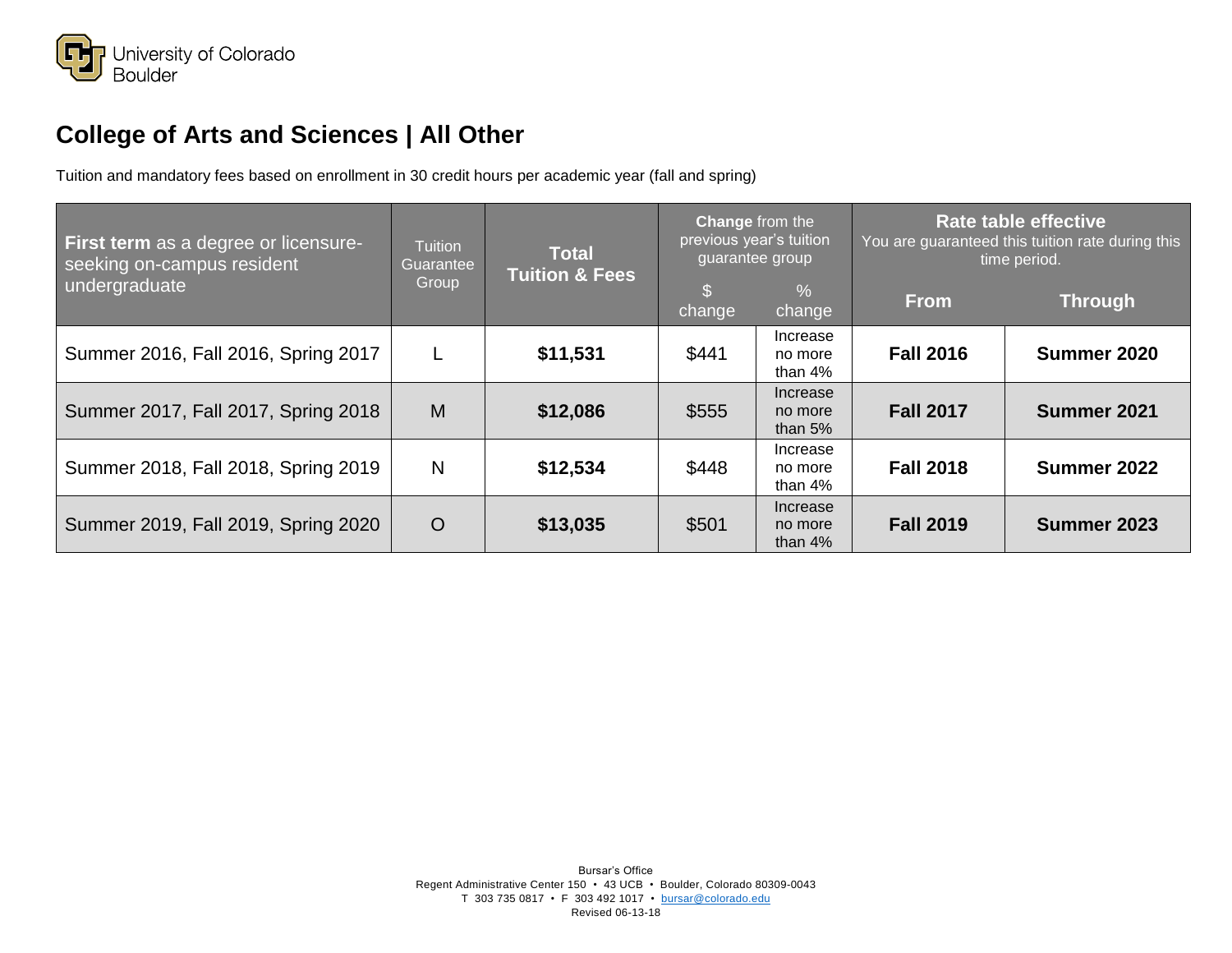

# **College of Engineering & Applied Science**

| <b>First term</b> as a degree or licensure-<br>seeking on-campus resident<br>undergraduate | <b>Tuition</b><br>Guarantee<br>Group | <b>Total</b><br><b>Tuition &amp; Fees</b> | Change from the<br>previous year's tuition<br>guarantee group |                                   | <b>Rate table effective</b><br>You are guaranteed this tuition rate during this<br>time period. |                |
|--------------------------------------------------------------------------------------------|--------------------------------------|-------------------------------------------|---------------------------------------------------------------|-----------------------------------|-------------------------------------------------------------------------------------------------|----------------|
|                                                                                            |                                      |                                           | change                                                        | %<br>change                       | <b>From</b>                                                                                     | <b>Through</b> |
| Summer 2016, Fall 2016, Spring 2017                                                        |                                      | \$14,675                                  | \$585                                                         | Increase<br>no more<br>than $4\%$ | <b>Fall 2016</b>                                                                                | Summer 2020    |
| Summer 2017, Fall 2017, Spring 2018                                                        | M                                    | \$15,398                                  | \$723                                                         | Increase<br>no more<br>than $5%$  | <b>Fall 2017</b>                                                                                | Summer 2021    |
| Summer 2018, Fall 2018, Spring 2019                                                        | N                                    | \$16,002                                  | \$604                                                         | Increase<br>no more<br>than $4%$  | <b>Fall 2018</b>                                                                                | Summer 2022    |
| Summer 2019, Fall 2019, Spring 2020                                                        | $\circ$                              | \$16,642                                  | \$640                                                         | Increase<br>no more<br>than $4\%$ | <b>Fall 2019</b>                                                                                | Summer 2023    |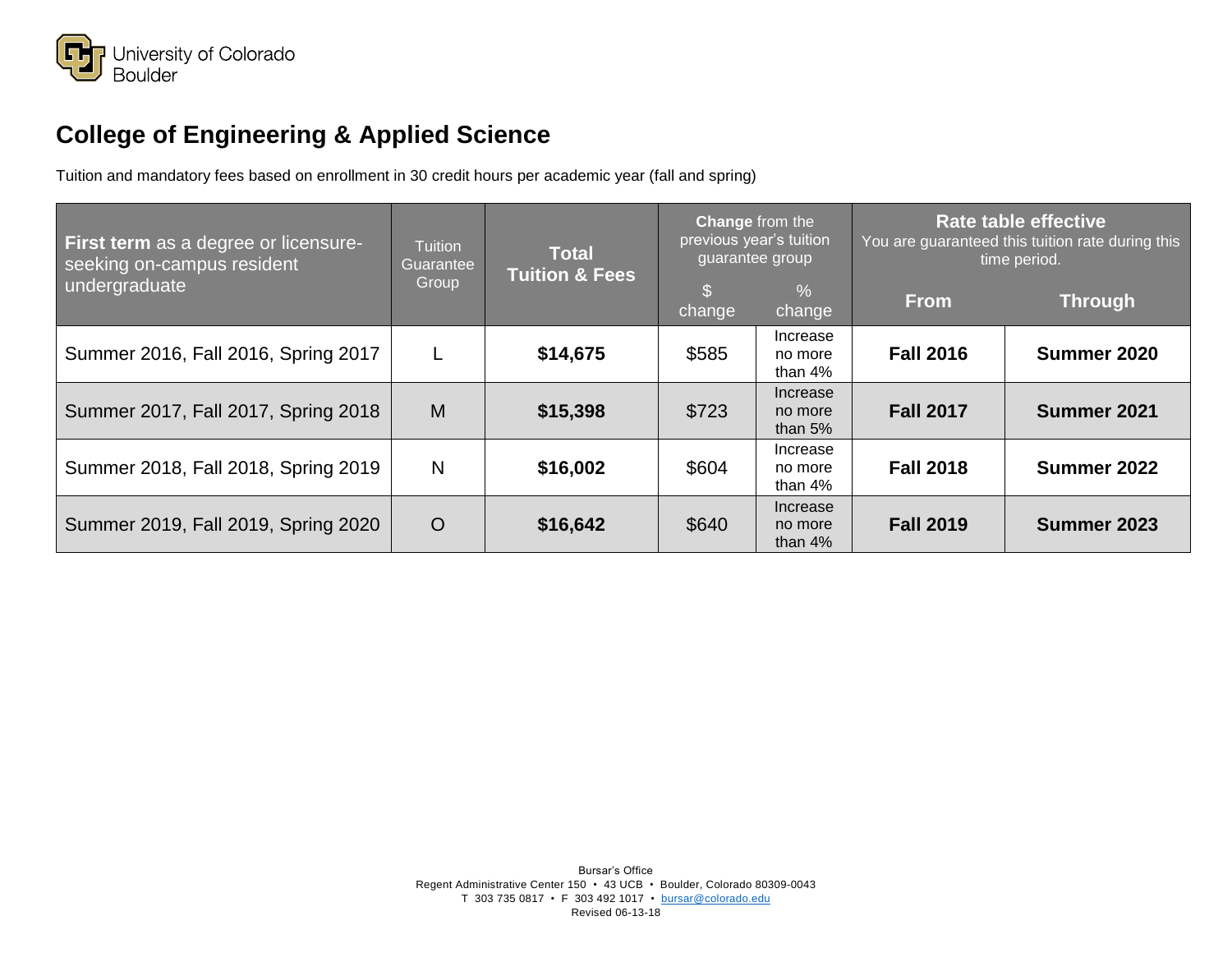

# **Leeds School of Business**

| First term as a degree or licensure-<br>seeking on-campus resident<br>undergraduate | <b>Tuition</b><br>Guarantee<br>Group | <b>Total</b><br><b>Tuition &amp; Fees</b> | Change from the<br>previous year's tuition<br>guarantee group |                                   | <b>Rate table effective</b><br>You are guaranteed this tuition rate during this<br>time period. |                |
|-------------------------------------------------------------------------------------|--------------------------------------|-------------------------------------------|---------------------------------------------------------------|-----------------------------------|-------------------------------------------------------------------------------------------------|----------------|
|                                                                                     |                                      |                                           | change                                                        | %<br>change                       | <b>From</b>                                                                                     | <b>Through</b> |
| Summer 2016, Fall 2016, Spring 2017                                                 |                                      | \$16,355                                  | \$681                                                         | Increase<br>no more<br>than $4\%$ | <b>Fall 2016</b>                                                                                | Summer 2020    |
| Summer 2017, Fall 2017, Spring 2018                                                 | M                                    | \$17,150                                  | \$795                                                         | Increase<br>no more<br>than $5%$  | <b>Fall 2017</b>                                                                                | Summer 2021    |
| Summer 2018, Fall 2018, Spring 2019                                                 | $\mathsf{N}$                         | \$17,836                                  | \$686                                                         | Increase<br>no more<br>than $4%$  | <b>Fall 2018</b>                                                                                | Summer 2022    |
| Summer 2019, Fall 2019, Spring 2020                                                 | $\overline{O}$                       | \$18,549                                  | \$713                                                         | Increase<br>no more<br>than $4\%$ | <b>Fall 2019</b>                                                                                | Summer 2023    |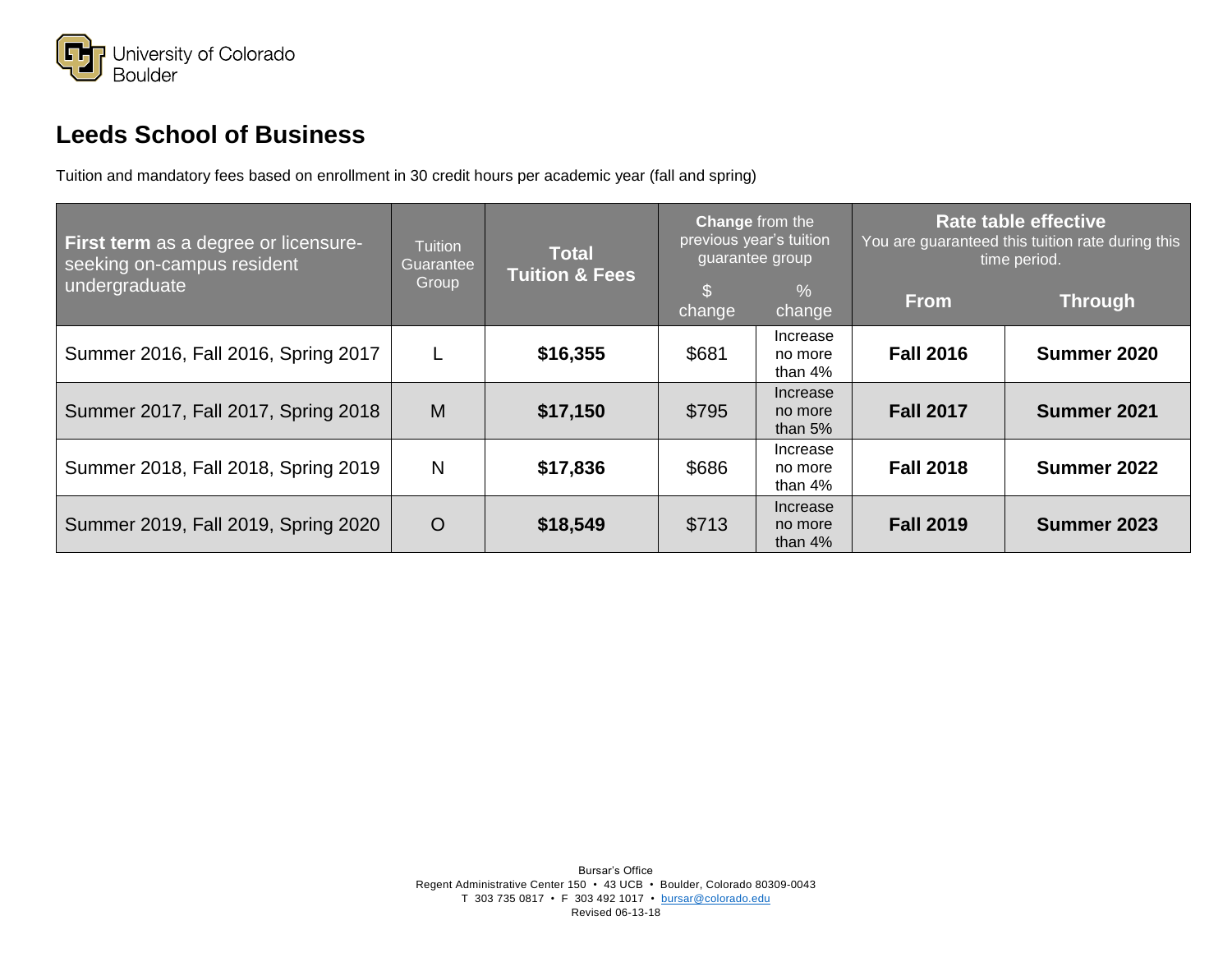

# **College of Music**

| First term as a degree or licensure-<br>seeking on-campus resident<br>undergraduate | <b>Tuition</b><br>Guarantee<br>Group | <b>Total</b><br><b>Tuition &amp; Fees</b> | Change from the<br>previous year's tuition<br>guarantee group |                                   | <b>Rate table effective</b><br>You are guaranteed this tuition rate during this<br>time period. |                |
|-------------------------------------------------------------------------------------|--------------------------------------|-------------------------------------------|---------------------------------------------------------------|-----------------------------------|-------------------------------------------------------------------------------------------------|----------------|
|                                                                                     |                                      |                                           | change                                                        | %<br>change                       | <b>From</b>                                                                                     | <b>Through</b> |
| Summer 2016, Fall 2016, Spring 2017                                                 |                                      | \$11,867                                  | \$465                                                         | Increase<br>no more<br>than $4\%$ | <b>Fall 2016</b>                                                                                | Summer 2020    |
| Summer 2017, Fall 2017, Spring 2018                                                 | M                                    | \$12,446                                  | \$579                                                         | Increase<br>no more<br>than $5%$  | <b>Fall 2017</b>                                                                                | Summer 2021    |
| Summer 2018, Fall 2018, Spring 2019                                                 | N                                    | \$12,910                                  | \$464                                                         | Increase<br>no more<br>than $4\%$ | <b>Fall 2018</b>                                                                                | Summer 2022    |
| Summer 2019, Fall 2019, Spring 2020                                                 | $\overline{O}$                       | \$13,426                                  | \$516                                                         | Increase<br>no more<br>than $4\%$ | <b>Fall 2019</b>                                                                                | Summer 2023    |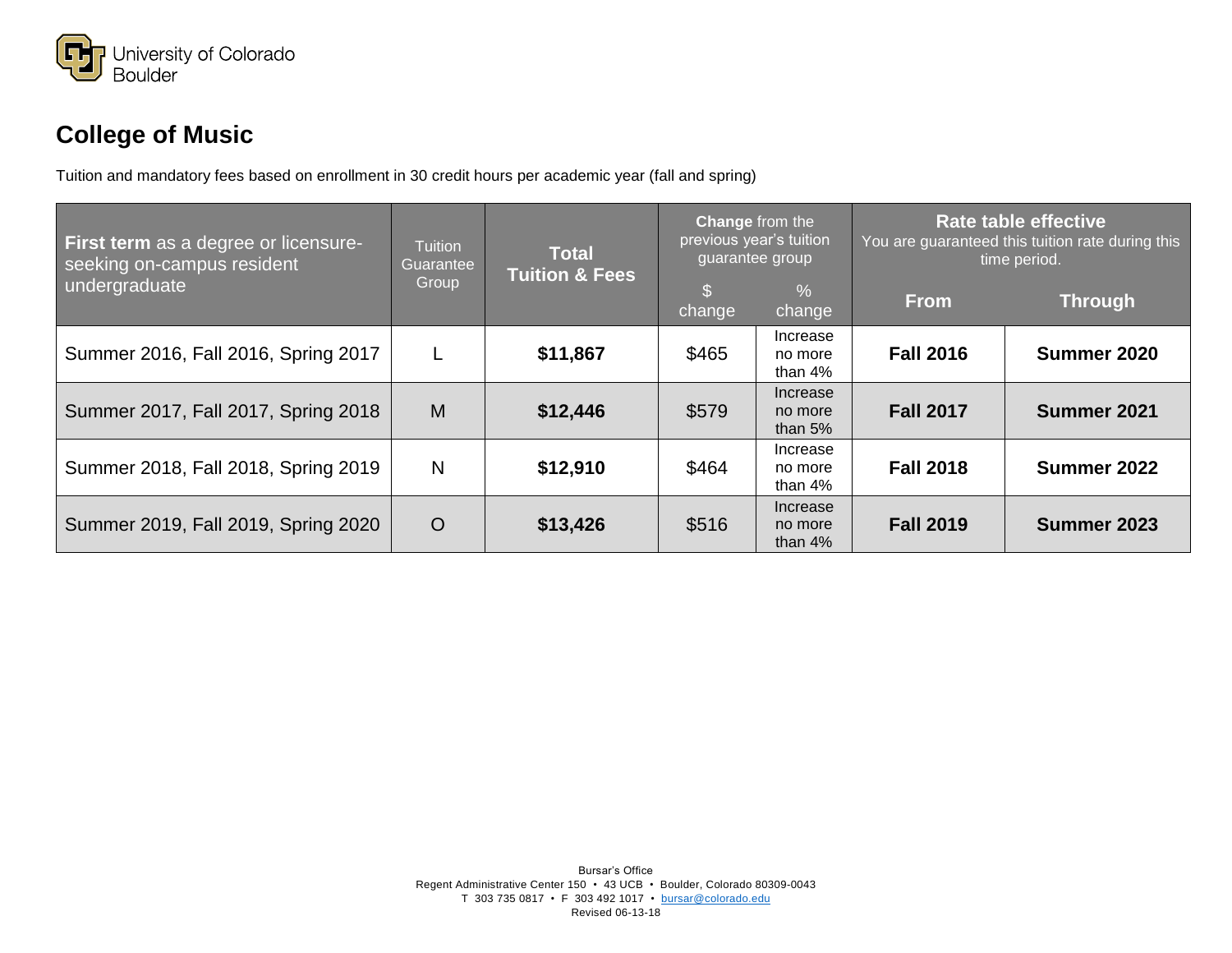

# **College of Media, Communication and Information**

| <b>First term</b> as a degree or licensure-<br>seeking on-campus resident<br>undergraduate | <b>Tuition</b><br>Guarantee<br>Group | <b>Total</b><br>Tuition & Fees | <b>Change from the</b><br>previous year's tuition<br>guarantee group |                                   | <b>Rate table effective</b><br>You are guaranteed this tuition rate during this<br>time period. |                |
|--------------------------------------------------------------------------------------------|--------------------------------------|--------------------------------|----------------------------------------------------------------------|-----------------------------------|-------------------------------------------------------------------------------------------------|----------------|
|                                                                                            |                                      |                                | change                                                               | $\sqrt{6}$<br>change              | <b>From</b>                                                                                     | <b>Through</b> |
| Summer 2016, Fall 2016, Spring 2017                                                        |                                      | \$13,115                       | \$513                                                                | Increase<br>no more<br>than $4%$  | <b>Fall 2016</b>                                                                                | Summer 2020    |
| Summer 2017, Fall 2017, Spring 2018                                                        | M                                    | \$13,742                       | \$627                                                                | Increase<br>no more<br>than $5%$  | <b>Fall 2017</b>                                                                                | Summer 2021    |
| Summer 2018, Fall 2018, Spring 2019                                                        | N                                    | \$14,268                       | \$526                                                                | Increase<br>no more<br>than $4\%$ | <b>Fall 2018</b>                                                                                | Summer 2022    |
| Summer 2019, Fall 2019, Spring 2020                                                        | $\circ$                              | \$14,839                       | \$571                                                                | Increase<br>no more<br>than $4\%$ | <b>Fall 2019</b>                                                                                | Summer 2023    |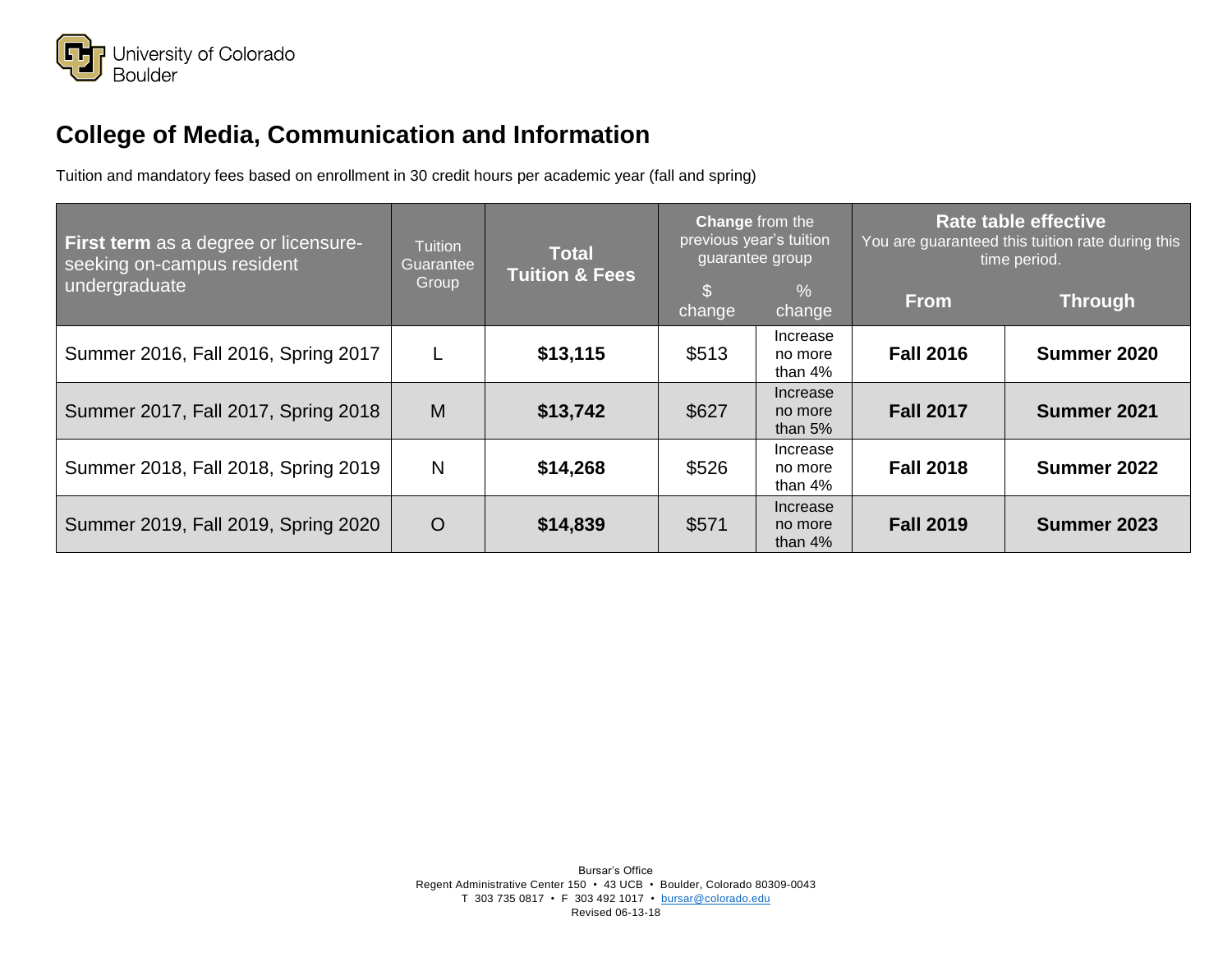

## **Why does the guarantee expire in four years?**

Most degree programs at CU Boulder can be completed in four years if a student completes a full-time course load (15 credits or more per semester). The Guarantee program encourages students to maintain a schedule that allows for graduation within a four-year period.

## **What if it takes longer than four years to graduate?**

After the Guarantee for a particular student expires, you will pay the combined mandatory fee and tuition rate assigned to the cohort that went into effect the year after your initial cohort. An extension of the Guarantee may be granted following an appeal for some part-time students, transfer students and in special circumstances.

### **What if I leave CU Boulder during the four-year period and return later?**

If you return during the four-year period of your initial cohort, you will continue to qualify for the same combined mandatory fee and tuition rate. After that time, you will pay the rate paid by the subsequent cohort.

## **How does this affect my financial aid?**

The University of Colorado Boulder will continue our investment in institutional financial aid to maintain purchasing power relative to tuition rate increases, including but not limited to needbased financial aid and the Esteemed Scholars Program. Funding for institutional financial aid will keep up with enrollment growth and tuition increases over time.

The ability to know tuition and mandatory fee costs up front will help CU Boulder and our students to more proactively plan for non-institution financial aid programs.

### **How does the guarantee impact transfer students?**

Transfer students will be assigned to the incoming tuition cohort upon entry to CU Boulder and remain in that cohort, paying that cohort's rate, for the next four years.

#### **Are there any circumstances that extend the guarantee period?**

The University of Colorado Boulder offers an appeal process to extend the guarantee period for students in the following circumstances:

- Part-time students: An extension of the guarantee may be granted to students that have not taken more than nine credit hours in any semester during the previous four years.
- Transfer students: Transfers will be assigned to the incoming tuition cohort upon entry to Boulder and remain in that cohort, paying that cohort's rate, for the next four years.
- Special circumstances: Special circumstances are limited to conditions such as active military call-up, disability accommodation, double-major and part-time status as outlined